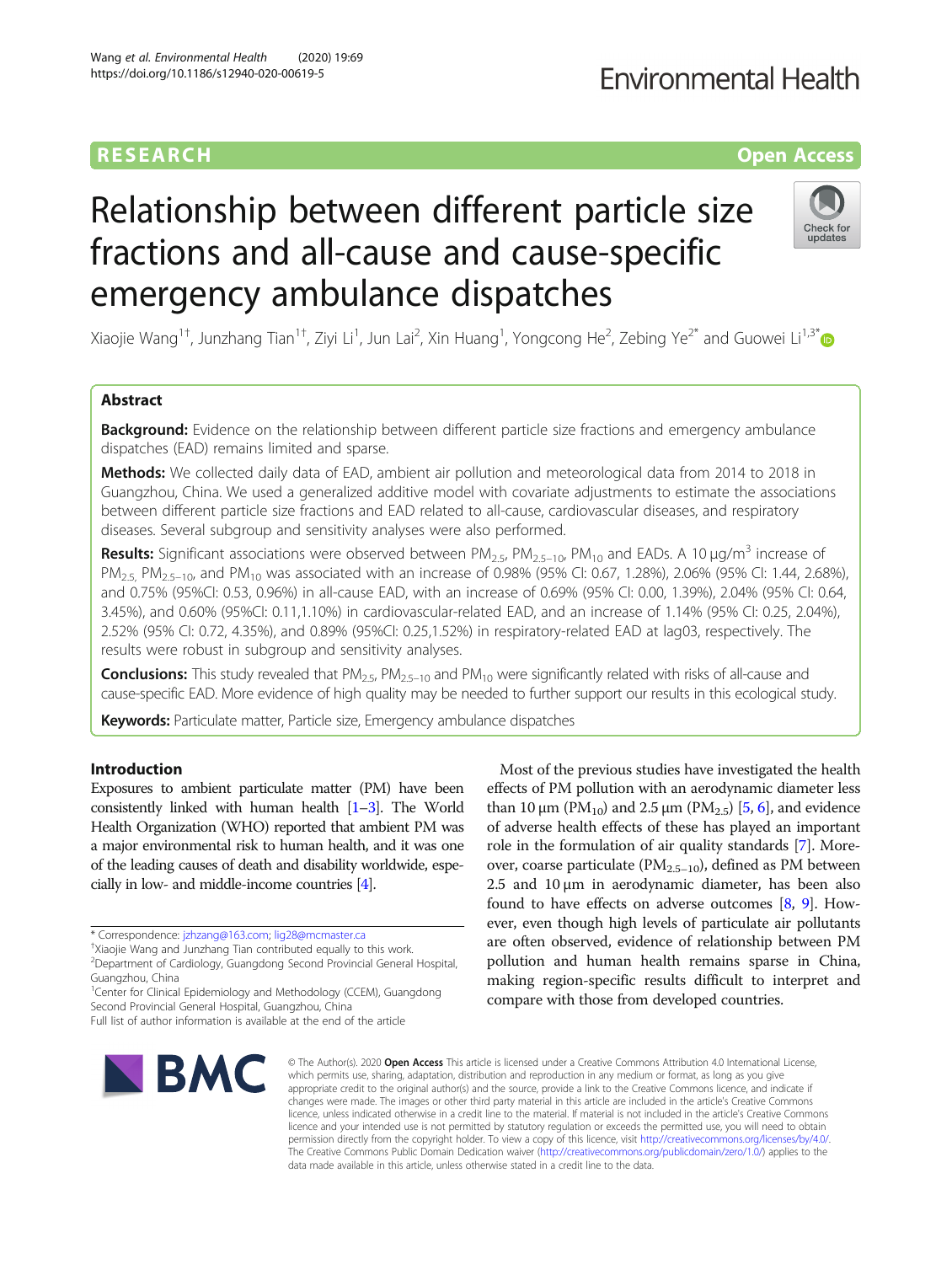The majority of prior studies found that PM pollution was associated with mortality, morbidity and hospitalization [[10](#page-7-0), [11](#page-7-0)]. While only a limited number of studies focused on the associations between PM pollution and emergency ambulance dispatches (EAD) [\[12,](#page-7-0) [13](#page-7-0)], their findings remained inconsistent. For instance, a study used time-series design in Australia reported that  $PM_{2.5}$  and  $PM_{2.5-10}$  were significantly and positively associated with EAD [[13](#page-7-0)]. However, another study in the U.S. using a case-crossover design found no association between short-term  $PM_{2.5}$  exposure and EAD [\[14\]](#page-7-0).

Recent epidemiological studies have examined the acute effects of PM pollution on morbidity by using hospital admissions and emergency department visits as indicators. Nevertheless, databases of morbidity information across multiple hospitals for epidemiological studies has not been fully established in China. In recent years, some studies [[13](#page-7-0), [15](#page-7-0)] have used EAD as a morbidity indicator to examine the health effects of PM pollution. It is also reported that EAD may be a more appropriate variable to capture the acute effects of air pollution compared with morbidity and mortality [\[16,](#page-7-0) [17\]](#page-7-0). However, the evidence remains sparse and limited about the relationship between different particle size fractions and all-cause and cause-specific EAD in China. Therefore, our purpose was to quantitatively assess the short-term associations between different particle sizes of air pollution and EAD in China. A better understanding of the association between PM pollution and EAD may help inform policy-making of air pollution control and provide better knowledge of the etiology of the related diseases.

## Methods

## Setting

Guangzhou, located in Southern China, belongs to a subtropical humid-monsoon climate. Its annual mean temperature is 22 °C and the average rainfall is 1500– 2000 mm. It is the third-largest city in China with 12.7 million people in 2010 [\[18](#page-7-0)]. In the last decades, alongside the fast development, serious air pollution has been witnessed among Chinese cities, including Guangzhou [[19](#page-8-0)]. The residents living in urban districts of Guangzhou were selected for this study for two reasons. First, there were nearby air monitoring stations around these districts, and thus, less exposure measurement errors were induced. Second, urban districts have health outcome data of higher quality [\[20](#page-8-0)].

### Health data

We obtained the daily counts of EAD due to all-cause, cardiovascular diseases, and respiratory diseases from May 2014 to December 2018 from the Guangzhou Emergency Center. This center serves about seven million people living in urban areas of Guangzhou and is

the primary emergency dispatch agency. This center coordinates efforts for approximately 200 ambulances and ensures that emergency responses occur within 30 min after receiving an emergency call, irrespective of the time of day [[21\]](#page-8-0). Ethical approval was not required in this study because no patient privacy was involved and all the data were publicly accessible.

After each emergency call, a standardized data entry form was completed by trained medical personnel. The form included the demographic information, main symptoms, and clinical diagnosis of patients. Diseases were diagnosed by physicians based on the patients' symptoms, inquiries, and medical examination in standardized procedures where strict quality assurance and quality control were applied. EAD due to traumatic accidents, suicide events, pregnancy and delivery-related events were excluded for analyses in our study. The determination of cardiovascular and respiratory events diagnosis was made by field emergency physicians based on patients' symptoms and signs. Therefore, it was expected the misclassification rate to be relatively small [[22\]](#page-8-0). Daily counts of EAD were tabulated to construct the time series.

## Air pollution and meteorological data

Daily concentrations of air pollution were obtained from 11 air monitoring stations in Guangzhou during the period from May 2014 to December 2018 (Their distribution is shown in Fig. [1](#page-2-0)). We measured the daily mean concentrations of air pollutants based on the data from 24-h monitoring, in which the pollutants included  $PM_{10}$ ,  $PM_{2.5}$ , nitrogen dioxide (NO<sub>2</sub>), ozone (O<sub>3</sub>) and sulfur dioxide (SO<sub>2</sub>). We estimated  $PM_{2.5-10}$  concentrations by subtracting  $PM_{2.5}$  from  $PM_{10}$  because  $PM_{10}$  was consisted of  $PM_{2.5}$  and  $PM_{2.5-10}$ . Daily mean concentrations of each air pollutant across the stations were used to reflect the general population's daily exposure. Approximately 1% of observation days had missing data for the particle sizes. We did not perform imputations for missing data in our analyses due to the small percentage of missing data. Air pollution measurement details have been previously described [\[23](#page-8-0)].

Daily meteorological data (mean temperature and relative humidity) were obtained from the National Weather Data Sharing System ([http://data.cma.cn/\)](http://data.cma.cn/).

#### Statistical analysis

The EAD data, daily air pollution concentrations and meteorological data were linked by date. We assessed the acute associations between PM pollution and daily counts of EAD due to all-cause, cardiovascular diseases, and respiratory diseases using generalized additive models (GAM). To adjust for the over-dispersion in daily EAD counts, a quasi-Poisson link function was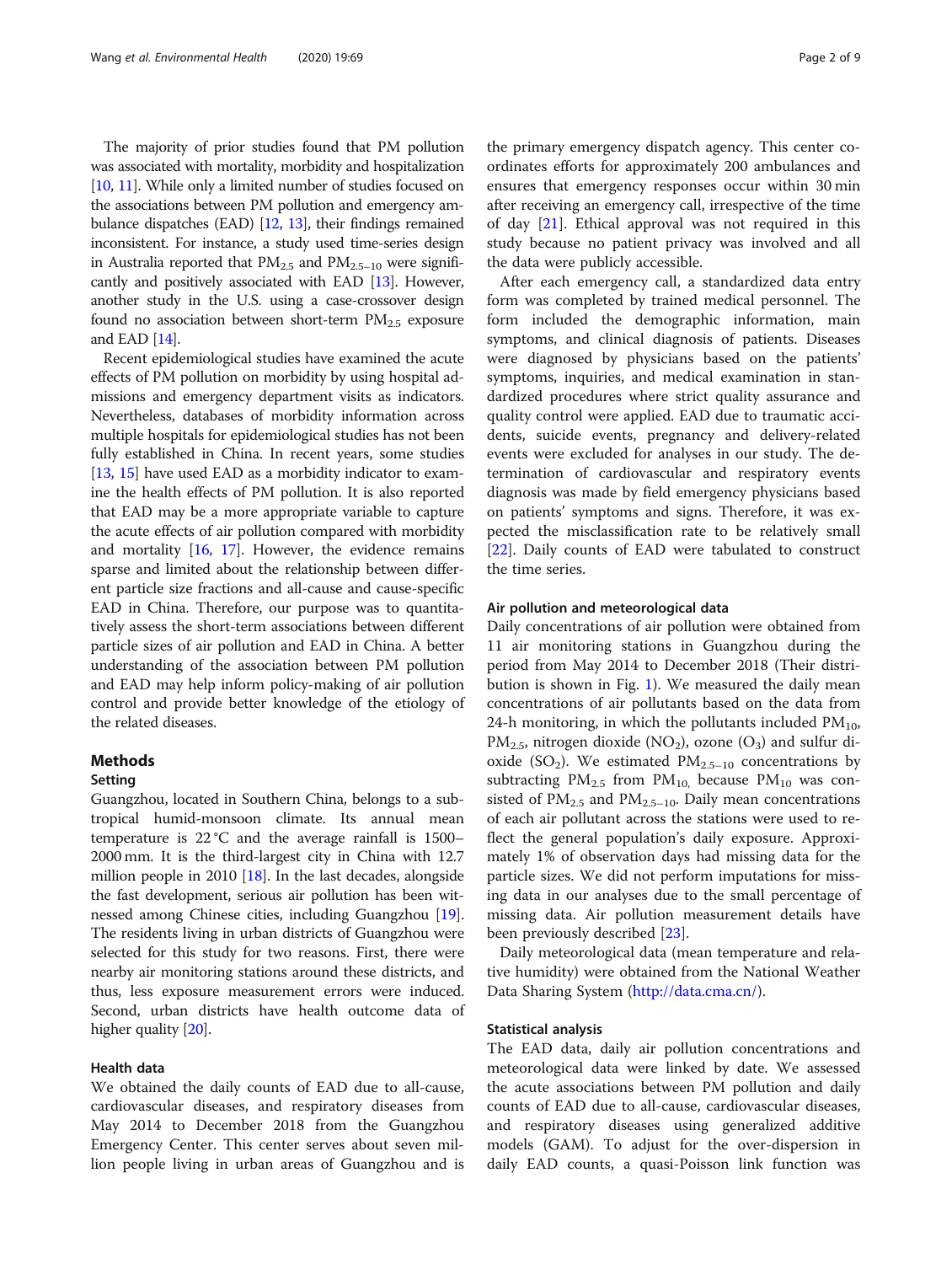<span id="page-2-0"></span>

applied. This analysis strategy has been widely used previously [\[24,](#page-8-0) [25\]](#page-8-0). Day of the week (DOW) and public holidays (PH) were controlled for as categorical variables. Smoothing spline functions with different degrees of freedom were used to control for all the nonlinear timedependent variables including temporal trends and meteorological factors. Similar to previous studies, we selected our model specification a priori for the degrees of freedom (df) for long-term and seasonal trends and other meteorological variables [\[26](#page-8-0)]. Specifically, we applied 8 df per year for temporal trends, 6 df for temperatures of the current day and the previous three days moving averages (Temp03), and 3 df for current day's relative humidity [\[27\]](#page-8-0).

We first generated a base model without PM pollutants. The base model was written as below:

$$
log[E(Yt)] = \alpha + s(t, df = 6/year + s(Temp03, df
$$
  
= 6 + s(Humidity, df = 3) +  $\beta_1$  \*DOW  
+  $\beta_2$  \*PH

where  $E(Yt)$  was the expected EAD count on day t,  $\alpha$  was the model intercept, s() indicated the smoother, t represented the time in order to adjust for long-term and seasonal trends, and β was the regression coefficient.

We then included the concentrations of the three size fractions in the regression models separately to examine their associations. Due to the high correlation between the particulate pollutants, we fitted three separate regression models.

To examine the lagged effects of air pollution, models with different lag structures were constructed beginning with the same day (lag0) up to five days lag before (lag5) and with multi-day lags [moving average of current day and previous 1, 3, and 5 days (lag01, lag03, and lag05)]. A maximum of five days was considered because there was little evidence of associations beyond five days in China [\[28](#page-8-0)]. We also considered multi-lag days, and the effects at each lag day were finally reported for each size fraction [\[29](#page-8-0)].

We conducted stratified analyses to investigate the possible effect modification of the PM pollution-EAD associations by sex (males vs. females), age strata  $\left( < 65 \right)$ years vs. ≥65), and season (cold vs. warm). Warm season was defined as April to September, and cold season was October to March. We tested whether the subgroup differences between effect estimates of the strata were significant by calculating the 95% confidence interval (CI) as shown below:

$$
(Q_1 - Q_2) \pm 1.96 \sqrt{(SE_1)^2 + (SE_2)^2}
$$

where  $Q_1$  and  $Q_2$  represented the estimates for the two

ffiffiffiffiffiffiffiffiffiffiffiffiffiffiffiffiffiffiffiffiffiffiffiffiffiffiffiffiffiffiffi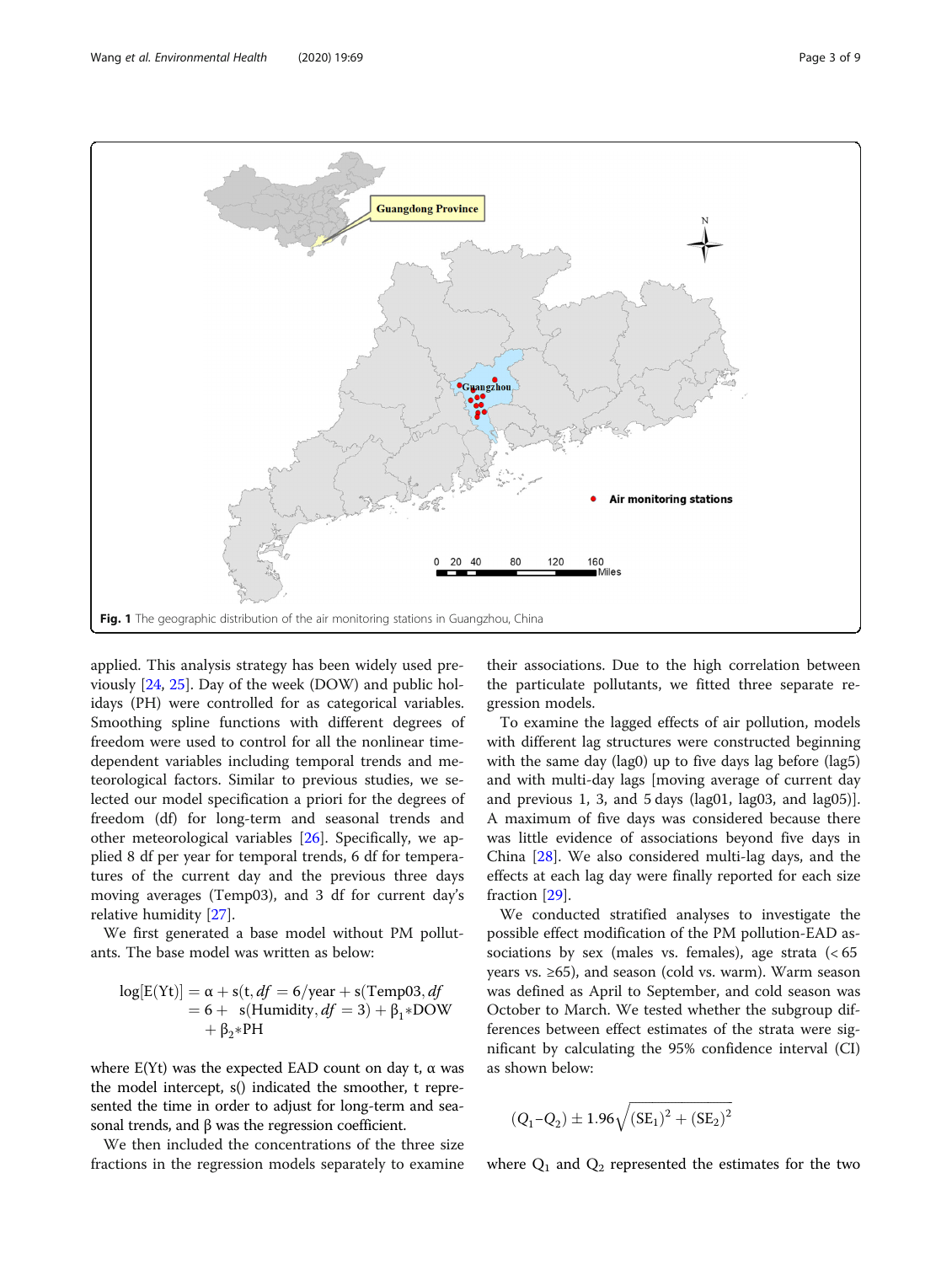categories (e.g., males and females), and  $SE<sub>1</sub>$  and  $SE<sub>2</sub>$  are their corresponding standard errors [\[30\]](#page-8-0).

To support the robustness of our results, we conducted a series of sensitivity studies. The main findings obtained from the current study were assessed by varying the degrees of freedom in the smooth functions for temporal trends and further by adjusting for gaseous air pollutants  $(NO_2, O_3, and SO_2)$ . We conducted another sensitivity analysis by controlling longer lag days' temperature and relative humidity (up to 21 days), because previous studies had found that the temperature may have a longer lag of health effect [\[19,](#page-8-0) [31\]](#page-8-0).

We conducted all the analyses using the "mgcv" package in R (version 3.6.0; R Development Core Team, Vienna, Austria). The effect estimates were reported as excess risk (ER) in daily EAD associated with per 10 μm/ m<sup>3</sup> increase in each PM pollutant, where ER was defined as [relative risk (RR)-1]\*100%. Statistical significance was defined as  $p < 0.05$ .

## Results

A total of 586,197 EAD were recorded during the study period, 56,827 of which was for cardiovascular diseases and 38,829 for respiratory diseases. Table 1 summarizes the distribution of daily EAD counts, air pollution, and meteorological variables. On average, there were 391 EAD per day due to all-cause diseases, 38 EAD due to cardiovascular diseases, and 26 EAD due to respiratory diseases. In brief, the daily concentrations of  $PM_{2.5}$ ,  $PM_{2.5-10}$ , PM<sub>10</sub>, NO<sub>2</sub>, O<sub>3</sub>, and SO<sub>2</sub> were 36.0, 20.5, 56.5, 44.1, 45.2, and  $15.9 \,\mathrm{\upmu g/m}^3$  during 2014–2018, respectively. The daily

The spearman's correlation coefficients between the air pollutants are shown in Table S[1.](#page-7-0) Generally,  $PM_{2.5}$ was strongly correlated with  $PM_{2.5-10}$  and  $PM_{10}$  (r = 0.71) with  $PM_{2.5-10}$ , r = 0.97 with  $PM_{10}$ ). The correlations of particulate matter with  $O_3$  and  $SO_2$  were relatively low with an r ranging from 0.09 to 0.33, while the correlations of  $NO<sub>2</sub>$  with particulate matter were high (r ranging from 0.69 to 0.78).

Figure [2](#page-4-0) presents the association between PM pollution with different size fractions and EAD over different lag days in the single-pollutant regression models. In general, we found the largest effects at lag03; therefore, in the subsequent analyses, we mainly reported the effects of lag03. We observed a similar lag-patterns for EAD of all-cause, cardiovascular diseases, and respiratory diseases. In the single-day lag patterns, the effects of different size fractions on EAD decreased from lag0 to lag5 days, and negative associations were observed from lag3 to lag5 days in all-cause and cardiovascular diseases. In cumulative lag structures,  $PM_{2.5}$ ,  $PM_{2.5-10}$ , and  $PM_{10}$ were significantly associated with EAD for all-cause, cardiovascular diseases and respiratory diseases. For example, the ER for a 10  $\mu$ g/m<sup>3</sup> increase in daily PM<sub>2.5</sub>,  $PM_{2.5-10}$  and  $PM_{10}$  at lag01 for cardiovascular diseases were 0.66% (95% CI: 0.09, 1.24%), 2.16% (0.99, 3.34%), and 0.61% (95% CI: 0.20, 1.02%), respectively.

Table [2](#page-4-0) illustrates the ER of EAD associated with per 10 μg/m<sup>3</sup> increase in different size fractions in single and two-pollutant models at lag03. In single pollutant models, we observed statistically significant associations

Table 1 Description of air pollutants, meteorological factors and emergency ambulance dispatches between 2014 to 2018 in Guangzhou

|                                   | No. of<br>missing days | Daily mean<br>(SD) | Quantiles |                 |      |      |       |
|-----------------------------------|------------------------|--------------------|-----------|-----------------|------|------|-------|
|                                   |                        |                    | Min       | P <sub>25</sub> | P50  | P75  | Max   |
| Pollutants, $\mu q/m^3$           |                        |                    |           |                 |      |      |       |
| PM <sub>2.5</sub>                 | 17                     | 36.0 (19.0)        | 4.6       | 22.0            | 31.7 | 46.8 | 148.3 |
| $PM_{2.5-10}$                     | 17                     | 20.5(9.2)          | 1.3       | 14.5            | 18.7 | 25.0 | 62.2  |
| $PM_{10}$                         | 17                     | 56.5(26.1)         | 10.0      | 37.5            | 50.4 | 71.1 | 208.3 |
| NO <sub>2</sub>                   | 17                     | 44.1 (17.4)        | 11.7      | 31.7            | 40.4 | 52.1 | 155.0 |
| $O_3$                             | 17                     | 45.2 (24.9)        | 3.5       | 26.7            | 40.6 | 59.6 | 139.2 |
| SO <sub>2</sub>                   | 17                     | 15.9(13.3)         | 2.8       | 9.2             | 12.1 | 16.4 | 85.4  |
| Meteorological factors            |                        |                    |           |                 |      |      |       |
| Temperature (°C)                  | $\overline{0}$         | 22.2(6.1)          | 3.4       | 17.5            | 23.8 | 27.4 | 32.8  |
| Relative Humidity (%)             | $\mathbf{0}$           | 79.6 (10.2)        | 31.0      | 74.0            | 81.0 | 87.0 | 100.0 |
| Emergency ambulance dispatches, n |                        |                    |           |                 |      |      |       |
| All-cause                         | $\mathbf 0$            | 391 (38.9)         | 267       | 364             | 388  | 413  | 553   |
| Cardiovascular diseases           | $\mathbf 0$            | 38(8.0)            | 19        | 32              | 37   | 43   | 68    |
| Respiratory diseases              | $\mathbf{0}$           | 26(7.3)            | 9         | 21              | 25   | 30   | 53    |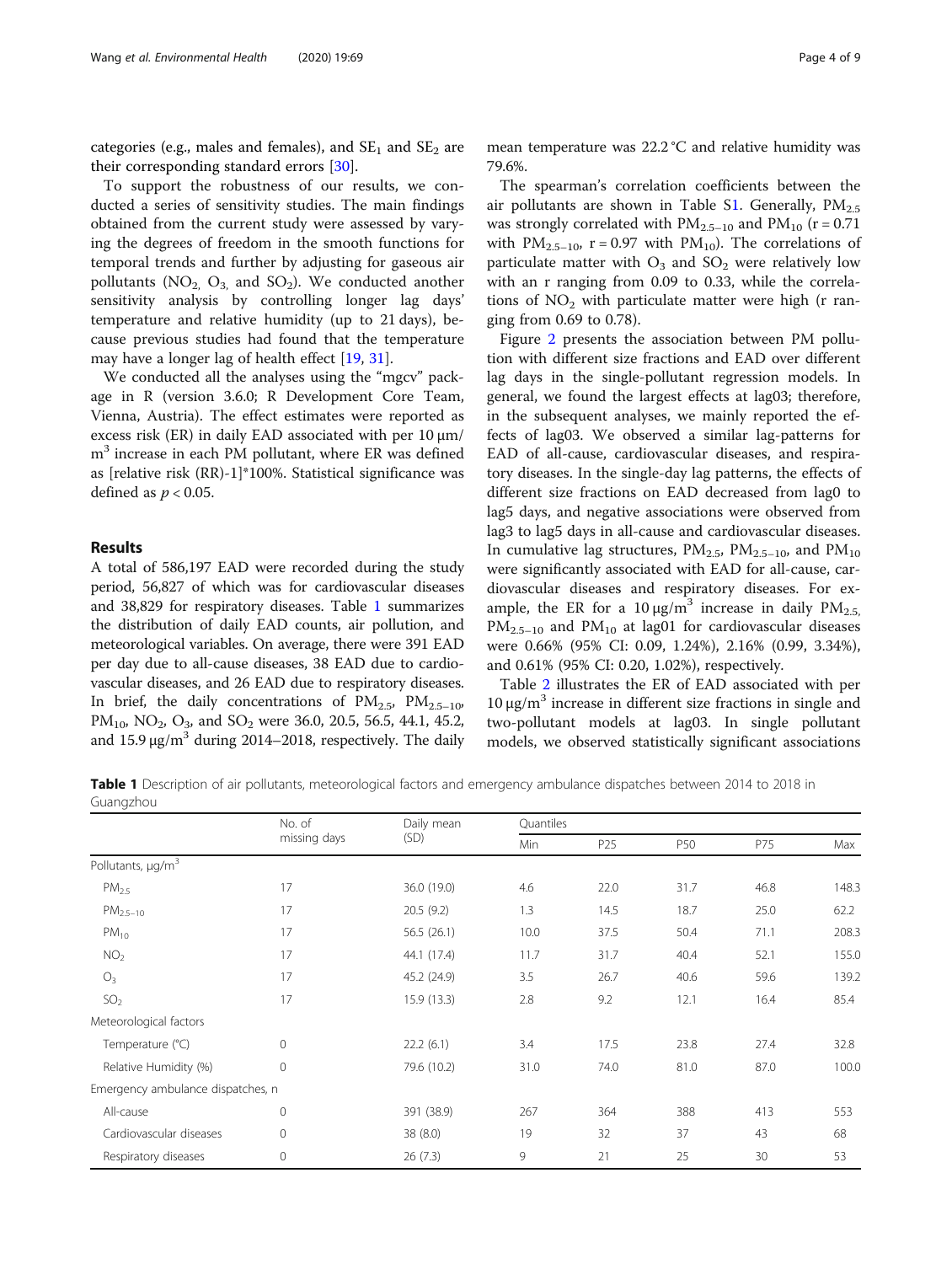<span id="page-4-0"></span>

Table 2 Excess risk and 95% confidence intervals of emergency ambulance dispatches for each 10  $\mu q/m^3$  increment in PM pollution at lag03 in single and two-pollutant models in Guangzhou

| Pollutants        | Models                      | All-cause             | Cardiovascular           | Respiratory           |
|-------------------|-----------------------------|-----------------------|--------------------------|-----------------------|
| PM <sub>2.5</sub> |                             |                       |                          |                       |
|                   | Single pollutant model      | $0.98$ $(0.67, 1.28)$ | $0.69$ $(0.00, 1.39)$    | 1.14 (0.25, 2.04)     |
|                   | Two-pollutant models        |                       |                          |                       |
|                   | Control for $NO2$           | $0.46$ (0.09, 0.83)   | $0.07$ ( $-0.78$ , 0.92) | 1.21 (0.12, 2.31)     |
|                   | Control for $O_3$           | $1.11$ (0.79, 1.44)   | $0.74$ (0.00, 1.49)      | 1.35 (0.40, 2.31)     |
|                   | Control for $SO2$           | $0.96$ $(0.65, 1.27)$ | $0.61$ ( $-0.10$ , 1.33) | 1.03 (0.12, 1.94)     |
| $PM2.5-10$        |                             |                       |                          |                       |
|                   | Single pollutant model      | 2.06 (1.44, 2.68)     | 2.04 (0.64, 3.45)        | 2.52 (0.72, 4.35)     |
|                   | Two-pollutant models        |                       |                          |                       |
|                   | Control for $NO2$           | 1.05 (0.30, 1.79)     | $1.07 (-0.64, 2.81)$     | 2.82 (0.60, 5.10)     |
|                   | Control for $O_3$           | 2.26 (1.61, 2.91)     | 2.17 (0.70, 3.66)        | 2.89 (0.99, 4.82)     |
|                   | Control for $SO2$           | 2.03 (1.40, 2.66)     | 1.89 (0.47, 3.34)        | 2.29 (0.45, 4.15)     |
| $PM_{10}$         |                             |                       |                          |                       |
|                   | Single pollutant model      | $0.75$ $(0.53, 0.96)$ | $0.60$ $(0.11, 1.10)$    | $0.89$ $(0.25, 1.52)$ |
|                   | Two-pollutant models        |                       |                          |                       |
|                   | Control for $NO2$           | $0.38$ $(0.12, 0.65)$ | $0.18 (-0.44, 0.80)$     | 1.02 (0.22, 1.83)     |
|                   | Control for $O_3$           | $0.85$ $(0.62, 1.08)$ | $0.65$ $(0.13, 1.18)$    | 1.05 (0.38, 1.73)     |
|                   | Control for SO <sub>2</sub> | $0.74$ $(0.52, 0.96)$ | 0.55(0.04, 1.05)         | $0.80$ $(0.16, 1.45)$ |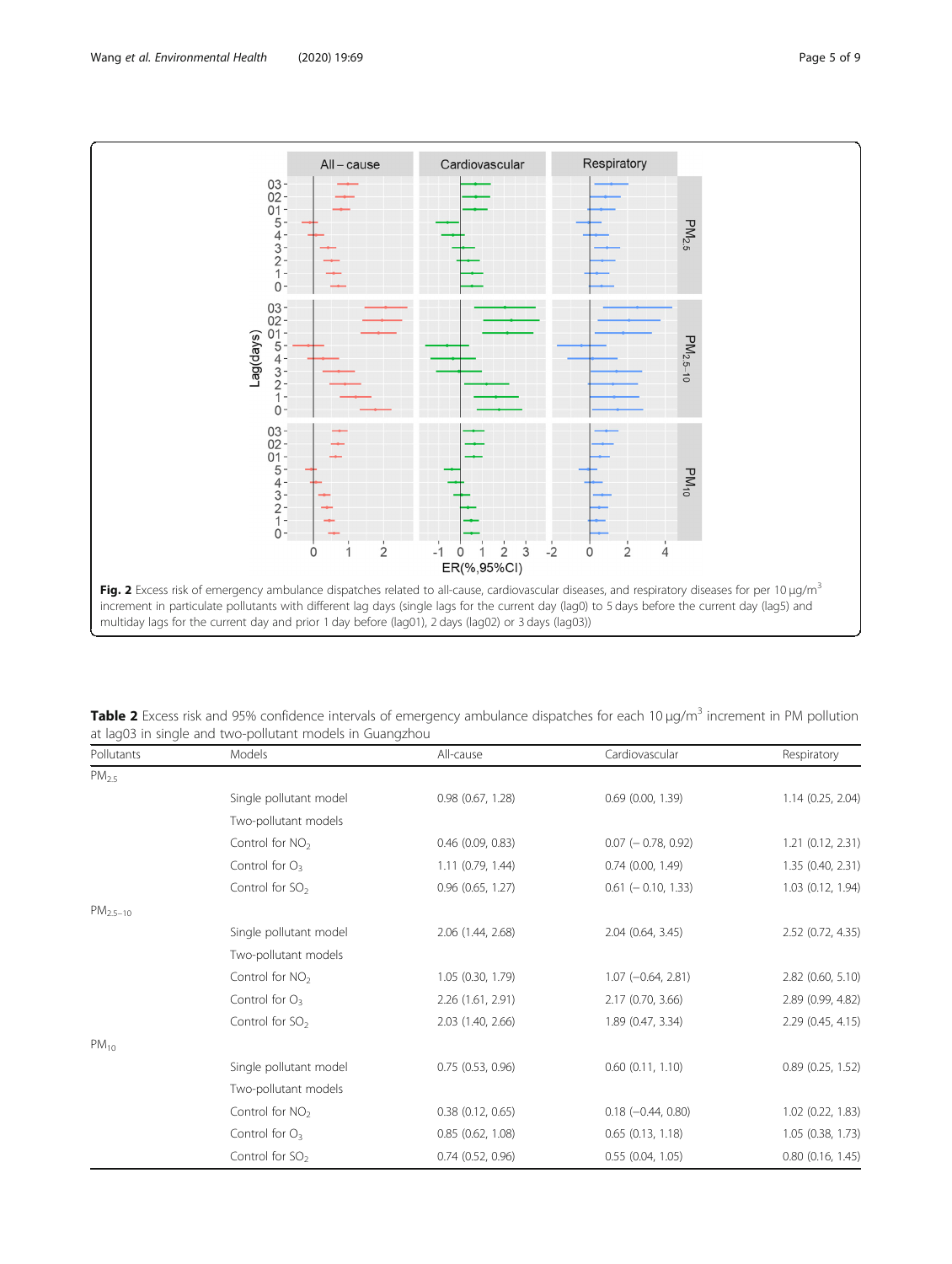of different particle sizes with EAD for all-cause, cardiovascular diseases and respiratory diseases. In twopollutant models, the results remained robust after adjusting for  $NO_2$ ,  $O_3$ , and  $SO_2$ , albeit the effects were slightly reduced in some models. Meanwhile, the associations between different particle sizes and cardiovascular diseases weakened and became nonsignificant after controlling for  $NO_2$ . Moreover, the effect of  $PM_{2.5}$  on cardiovascular diseases became non-significant when adjusted for  $SO<sub>2</sub>$ .

Table [3](#page-6-0) shows the relationships between PM pollution and EAD stratified by gender, age and season. We found that the estimates varied by aforementioned factors, but the difference was only statistically significant for different age groups and seasons in the effects of  $PM_{2.5-10}$  on EAD. The estimates of PM with different sizes on allcause EAD were higher in males than females, while the effects reversed in cardiovascular diseases and respiratory diseases. In different age groups, EAD for all-cause, cardiovascular diseases, and respiratory diseases showed higher effects in the older group (age  $\geq 65$ ). In season groups,  $PM_{2.5}$ -EAD associations were stronger in the cold season; however,  $PM_{2.5-10}$ -EAD and  $PM_{10}$ -EAD associations were stronger in the warm season.

Sensitivity analyses (Table [S2](#page-7-0)) indicated that the results were insensitive when the df were changed. For example, regarding the effects of  $PM_{2.5}$ , when the df of "temporal trends" was replaced from 6 to 8, the corresponding ERs were 0.89% (95% CI: 0.58, 1.20%) for all-cause EAD, 0.74% (95% CI: 0.02, 1.46%) for cardiovascular-related EAD, and 1.47% (95% CI: 0.55, 2.39%) for respiratory-related EAD at lag03. In another sensitivity analysis adjusting for temperature of longer lag days (up to 21 days), the effects remained largely consistent. Similar results were also observed when we controlled for relative humidity of longer lag days.

## Discussion

Although previous evidence has linked PM pollution with adverse health outcomes worldwide [[32,](#page-8-0) [33\]](#page-8-0), only a few have investigated the PM effects on EAD. To our knowledge, our study is the first attempt to simultaneously examine the effects of particle size on the risk of EAD for all-cause, cardiovascular diseases, and respiratory diseases in China.

Ambient PM pollution is a critical public health concern in China. Our study observed that short-term exposures to  $PM_{2.5}$ ,  $PM_{2.5-10}$ , and  $PM_{10}$  were significantly associated with risks of all EAD related to all-cause, cardiovascular, and respiratory diseases, which shared some similarities with previous studies [\[16,](#page-7-0) [34\]](#page-8-0). For example, one study in Japan reported that short-term exposure to  $PM_{2.5}$  was associated with EAD for all-cause (OR = 1.008, 95% CI: 1.002, 1.014), and respiratory diseases

(OR = 1.027, 95% CI: 1.007, 1.048) at lag0 [\[34](#page-8-0)]. Besides, Xia's study found that  $PM_{2.5}$  and  $PM_{2.5-10}$  had effects on EAD due to cardiovascular diseases, with an OR of 1.07 (95% CI: 1.04, 1.10) and 1.05 (95% CI: 1.03, 1.07) at lag1, respectively [[35\]](#page-8-0). Previous studies had reported several underlying mechanisms that could explain the increased EAD associated with PM pollution. For instance, PM had been found to be associated with increased systemic inflammatory responses, plasma viscosity [\[36](#page-8-0)], changes in blood pressure [[37\]](#page-8-0), decreased heart rate variability and increased cardiac arrhythmias [[38\]](#page-8-0).

Our study found that the effects of  $PM_{2.5-10}$  were higher than  $PM_{2.5}$  on all outcomes, which was consistent with results reported in previous studies. For instance, a time-series study in Japan [[39](#page-8-0)] found that each  $10 \mu g/m^3$  increase in  $PM_{2.5-10}$  was associated with all-cause mortality (OR of 1.016, 95%CI: 1.011, 1.022), which was higher than in  $PM_{2.5}$  (OR of 1.006, 95%CI: 1.003, 1.009). Furthermore, while most research and regulatory agencies have directed their attention to  $PM_{2.5}$ , our findings also emphasized the importance of monitoring and assessing  $PM_{2.5-10}$ .

In our study, the effects of PM pollution on EAD seemed not to be confounded by  $O_3$  and  $SO_2$ . However, the relationship between PM pollution and cardiovascular diseases became nonsignificant after adjusting for  $NO<sub>2</sub>$ . Because of moderate to high correlations between air pollutants (Table [S1](#page-7-0)), it was difficult to ascertain their potential effects especially given the potential multicollinearity issue. In two pollutant models involving  $PM_{2.5}$  and  $NO_2$ , this problem was even more apparent [\[40\]](#page-8-0).

We estimated a larger effect of  $PM_{2.5}$ ,  $PM_{2.5-10}$  and  $PM_{10}$  on EAD due to all-cause, cardiovascular diseases, and respiratory diseases among older population than younger. Consistent results on the age-specific effects of particulate air pollution were reported previously [[41](#page-8-0), [42\]](#page-8-0). Part of the possible underlying explanations included that the older individuals usually had pre-existing illnesses and were in bad health status, and thus had diminished ability to respond to the acute exposure to high level of air pollution [[43](#page-8-0)].

Our gender-stratified results illuminated that at the same concentration levels of air pollution, a higher risk of EAD for all-cause was observed among males compared with females, which was consistent with recent studies [[35](#page-8-0), [44\]](#page-8-0). However, females had a slightly higher risk of cause-special EAD (such as cardiovascular diseases and respiratory diseases) than males, although the differences were not statistically significant. The discrepancy might be due to biological and behavioral differences between males and females, such as physiopathological responses to air pollution and time spent outdoors/indoor [\[45\]](#page-8-0).

Furthermore, regarding the season-stratified analysis, the effects of  $PM_{2.5-10}$  on EAD were significantly stronger in the warm season. The potential reasons remained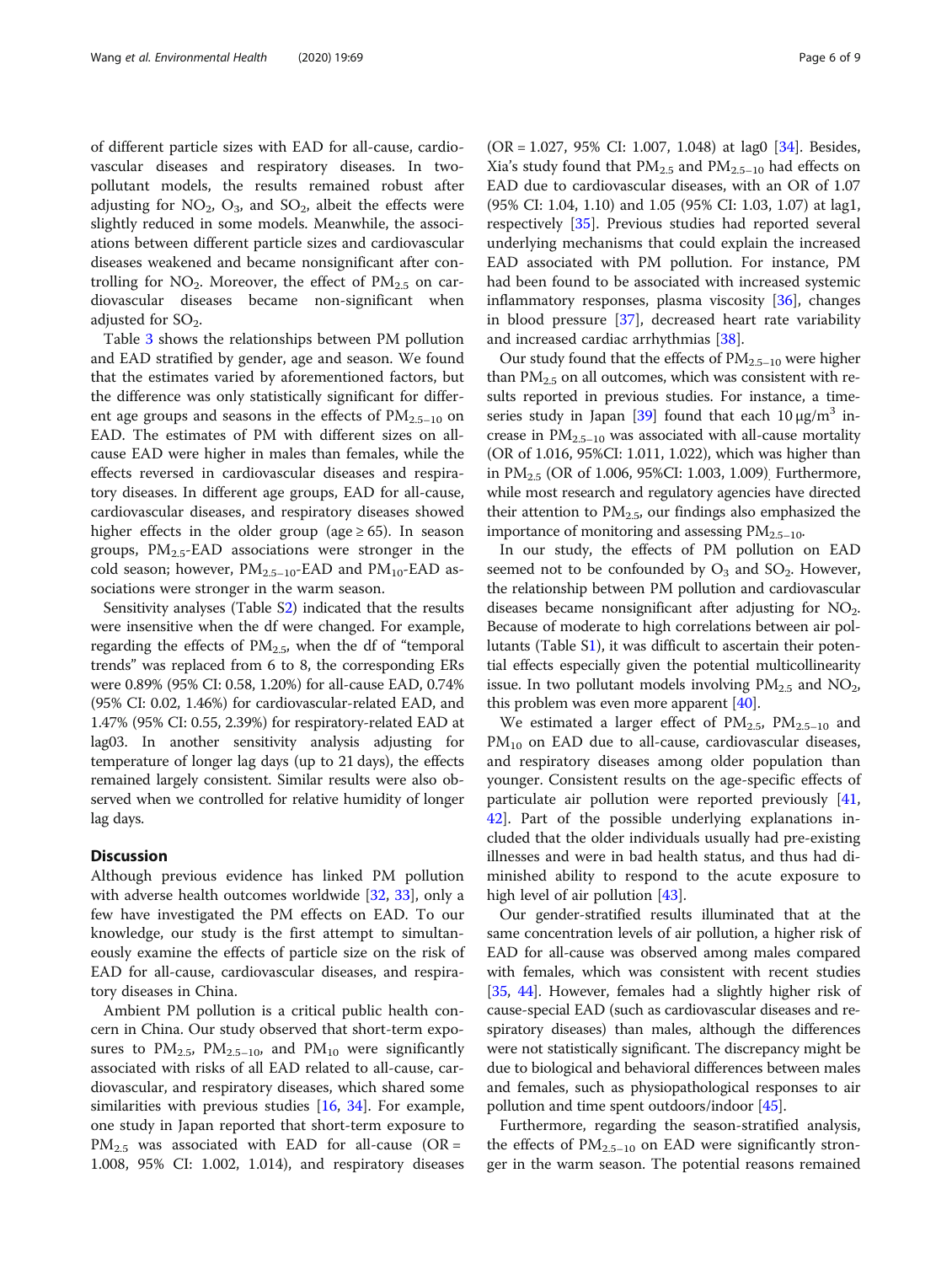| Pollutants        | Stratum             | All-cause             | Cardiovascular           | Respiratory               |
|-------------------|---------------------|-----------------------|--------------------------|---------------------------|
| PM <sub>2.5</sub> |                     |                       |                          |                           |
|                   | Gender              |                       |                          |                           |
|                   | Male                | $1.01$ (0.56, 1.46)   | $0.38$ $(-0.78, 1.55)$   | $0.80$ ( $-0.67$ , 2.29)  |
|                   | Female              | $0.54$ (0.08, 0.99)   | $0.48$ $(-0.49, 1.45)$   | $1.03 (-0.14, 2.22)$      |
|                   | Age                 |                       |                          |                           |
|                   | < 65                | $0.63$ $(0.14, 1.13)$ | $0.37 (-0.71, 1.47)$     | $-0.67$ ( $-2.18$ , 0.86) |
|                   | $\geq 65$           | 1.06(0.61, 1.51)      | 0.99 (0.02, 1.97)        | 1.81 (0.73, 2.89)         |
|                   | Season              |                       |                          |                           |
|                   | Warm                | 0.84 (0.31, 1.37)     | $0.74 (-0.62, 2.12)$     | 1.93 (0.25, 3.64)         |
|                   | Cold                | 1.02 (0.65, 1.39)     | 1.06 (0.17, 1.95)        | 2.05 (0.93, 3.17)         |
| $PM_{2.5-10}$     |                     |                       |                          |                           |
|                   | Sex                 |                       |                          |                           |
|                   | Male                | 1.79 (0.88, 2.71)     | $1.24 (-0.68, 3.20)$     | $1.93$ (-0.43, 4.34)      |
|                   | Female              | 1.45 (0.54, 2.38)     | $2.15 (-0.18, 4.53)$     | $2.72 (-0.24, 5.76)$      |
|                   | Age                 |                       |                          |                           |
|                   | < 65                | $0.54 (-0.45, 1.54)$  | 2.03 (0.10, 4.01)        | $-0.42$ ( $-3.42$ , 2.66) |
|                   | $\geq 65$           | 2.62 (1.72, 3.54)     | 2.32 (0.14, 4.55)        | 3.52 (1.34, 5.74)         |
|                   | Season              |                       |                          |                           |
|                   | Warm                | 2.77 (1.41, 4.15)     | 5.60 (2.08, 9.23)        | 4.36 (2.15, 6.61)         |
|                   | Cold                | 1.84 (1.11, 2.59)     | $1.58 (-0.15, 3.33)$     | $3.82$ (-0.51, 8.34)      |
| $PM_{10}$         |                     |                       |                          |                           |
|                   | Sex                 |                       |                          |                           |
|                   | Male                | $0.73$ $(0.41, 1.05)$ | $0.40$ (-0.29, 1.08)     | $0.74 (-0.30, 1.79)$      |
|                   | Female              | $0.45$ (0.13, 0.77)   | $0.46$ ( $-0.36$ , 1.28) | $0.76$ ( $-0.07$ , 1.59)  |
|                   | Age                 |                       |                          |                           |
|                   | < 65                | $0.38$ (0.03, 0.74)   | $0.48$ $(-0.29, 1.25)$   | $-0.39$ $(-1.46, 0.69)$   |
|                   | $\geq 65$           | $0.86$ $(0.54, 1.18)$ | $0.75$ (0.06, 1.44)      | 1.34 (0.58, 2.10)         |
|                   | Season <sup>a</sup> |                       |                          |                           |
|                   | Warm                | $0.76$ (0.35, 1.17)   | $0.95 (-0.10, 2.01)$     | 1.53 (0.76, 2.31)         |
|                   | Cold                | 0.72 (0.46, 0.98)     | 0.71 (0.10, 1.32)        | 1.50 (0.20, 2.82)         |

<span id="page-6-0"></span>Table 3 Excess risks and 95% confidence intervals of emergency ambulance dispatches associated with each 10 µg/m<sup>3</sup> increase in  $PM_{2.5}$ ,  $PM_{2.5-10}$ , and  $PM_{10}$  at lag03, stratified by gender, age and season<sup>\*</sup>

\*Data in bold indicated that the differences between the effect estimates of the strata were statistically significant (p < 0.05)<br><sup>a</sup> Warm season was defined as April to September, and cold season was October to March

largely unclear. However, several factors may account for aggravated effects in the warm seasons. For example, high temperatures could increase blood viscosity and cholesterol, contributing to thrombosis [[46\]](#page-8-0); people preferred to stay outdoors in warm seasons than in cold seasons, which increased the risk of exposure to PM [[47\]](#page-8-0); and thermoregulation system responded heat stress by increasing sweating, minute ventilation, and cardiac output, all of which tend to increase the uptake and distribution of air pollutants in the human body [\[15,](#page-7-0) [48\]](#page-8-0), to mention a few.

Several limitations of this study should be noted. We used air pollution concentration measured at fixed air

monitoring stations to represent personal exposure, making exposure misclassification possible; however, using daily air pollutant concentrations (averaged over all available stations) as measures of exposure was considered acceptable in ecological studies [[49](#page-8-0)]. Furthermore, as an ecological study, this study was limited in controlling unmeasured potential confounders because of the limited data. For instance, some important variables including living environment, history of diseases, and lifestyle patterns were not available in this study. It was unknown about whether these variables would represent a threat to validity of our results because no analyses could be performed. Moreover, our study was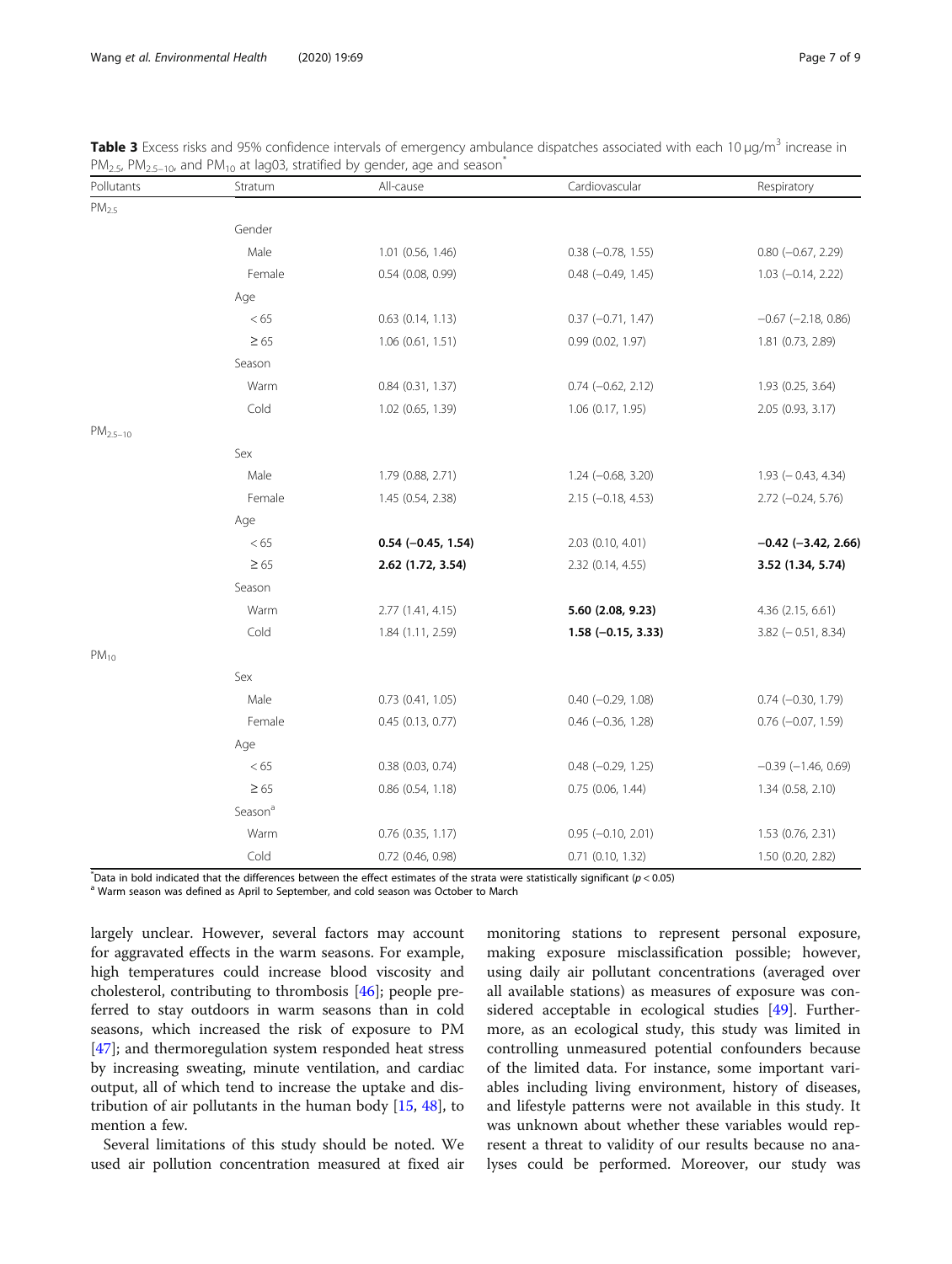<span id="page-7-0"></span>performed in just one Chinese city due to data accessibility, which may impair the generalizability of our results. Even though it had been reported that EAD could serve as a morbidity indicator and even be more appropriate to capture the short-term effects of air pollutants than mortality, the associations between EAD and morbidity and mortality required more justifications. Unfortunately no analyses could be conducted in our study due to lack of the information on mortality and morbidity. Further evidence would be largely needed to assess the relationship between the use of EAD and morbidity and mortality outcomes.

## Conclusion

In conclusion,  $PM_{2.5}$ ,  $PM_{2.5-10}$  and  $PM_{10}$  were found to be significantly related with EAD, while gender, age, and season might be important effect modifiers in these relationships. More evidence of high quality may be needed to further support our results in this ecological study.

#### Supplementary information

Supplementary information accompanies this paper at [https://doi.org/10.](https://doi.org/10.1186/s12940-020-00619-5) [1186/s12940-020-00619-5](https://doi.org/10.1186/s12940-020-00619-5).

Additional file 1: Table S1. Pearson correlation coefficients between the daily mean concentrations of air pollutants between 2014 to 2018 in Guangzhou. Table S2. Sensitivity analysis for emergency ambulance dispatches associated with each 10  $\mu$ g/m<sup>3</sup> increment of different size fractions of particulate matter pollution at lag03.

#### Abbreviations

EAD: Emergency ambulance dispatches; CI: Confidential intervals; RR: Relative risk; ER: Excess risk; WHO: World Health Organization; PM: Particulate matter; PM<sub>10</sub>: Particulate matter with an aerodynamic diameter ≤ 10 mm; PM<sub>2.5–</sub> 10: Particulate matter between 2.5 and 10 μm in aerodynamic diameter; PM<sub>2.5</sub>: Particulate matter with an aerodynamic diameter ≤ 2.5 mm SO<sub>2</sub>: Sulfur dioxide; NO<sub>2</sub>: Nitrogen dioxide; O<sub>3</sub>: Ozone; GAM: Generalized additive models; DOW: Day of the week; PH: Public holidays; df: Degrees of freedom

#### Acknowledgments

We are grateful to the reviewers for their valuable comments and suggestions.

#### Authors' contributions

Study concept and design were contributed by XW; statistical analysis was contributed by XW; drafting of manuscript was contributed by XW, JT, ZL, and GL; All authors contributed to interpretation of results and manuscript editing; All authors read and approved the final manuscript.

### Funding

This study was supported by the Guangzhou medical and health science and technology project (20161A031004) and the Science Foundation of Guangdong Second Provincial General Hospital (YY2018–002).

#### Availability of data and materials

Please contact author for data requests.

Ethics approval and consent to participate Not applicable.

#### Consent for publication

Not applicable.

#### Competing interests

The authors declare that they have no competing interests.

#### Author details

<sup>1</sup>Center for Clinical Epidemiology and Methodology (CCEM), Guangdong Second Provincial General Hospital, Guangzhou, China. <sup>2</sup>Department of Cardiology, Guangdong Second Provincial General Hospital, Guangzhou, China. <sup>3</sup>Department of Health research methods, Evidence, and Impact (HEI) McMaster University, 1280 Main St West, Hamilton, ON L8S 4L8, Canada.

#### Received: 11 February 2020 Accepted: 29 May 2020 Published online: 17 June 2020

#### References

- 1. Chen R, Yin P, Meng X, Liu C, Wang L, Xu X, Ross JA, Tse LA, Zhao Z, Kan H, et al. Fine particulate air pollution and daily mortality. A Nationwide analysis in 272 Chinese cities. Am J Respir Crit Care Med. 2017;196(1):73–81.
- 2. Kim K-H, Kabir E, Kabir S. A review on the human health impact of airborne particulate matter. Environ Int. 2015;74:136–43.
- 3. Qi J, Ruan Z, Qian ZM, Yin P, Yang Y, Acharya BK, Wang L, Lin H. Potential gains in life expectancy by attaining daily ambient fine particulate matter pollution standards in mainland China: a modeling study based on nationwide data. PLoS Med. 2020;17(1):e1003027.
- 4. WHO: Ambient (outdoor) air pollution. [https://www.who.int/en/news-room/](https://www.who.int/en/news-room/fact-sheets/detail/ambient-(outdoor)-air-quality-and-health) [fact-sheets/detail/ambient-\(outdoor\)-air-quality-and-health.](https://www.who.int/en/news-room/fact-sheets/detail/ambient-(outdoor)-air-quality-and-health) 2018. Accessed 2 May 2018.
- 5. Li G, Xue M, Zeng Q, Cai Y, Pan X, Meng Q. Association between fine ambient particulate matter and daily total mortality: an analysis from 160 communities of China. Sci Total Environ. 2017;599-600:108–13.
- 6. Mukherjee A, Agrawal M. A global perspective of fine particulate matter pollution and its health effects. Rev Environ Contam Toxicol. 2018;244:5–51.
- 7. Di Q, Dai L, Wang Y, Zanobetti A, Choirat C, Schwartz JD, Dominici F. Association of short-term exposure to air pollution with mortality in older adults. JAMA. 2017;318(24):2446–56.
- 8. Keet CA, Keller JP, Peng RD. Long-term coarse particulate matter exposure is associated with asthma among children in Medicaid. Am J Respir Crit Care Med. 2018;197(6):737–46.
- 9. Zhao Y, Wang S, Lang L, Huang C, Ma W, Lin H. Ambient fine and coarse particulate matter pollution and respiratory morbidity in Dongguan, China. Environ Pollut. 2017;222:126–31.
- 10. Dominici F, Peng RD, Bell ML, Pham L, McDermott A, Zeger SL, Samet JM. Fine particulate air pollution and hospital admission for cardiovascular and respiratory diseases. JAMA. 2006;295(10):1127–34.
- 11. Achilleos S, Kioumourtzoglou M-A, Wu C-D, Schwartz JD, Koutrakis P, Papatheodorou SI. Acute effects of fine particulate matter constituents on mortality: a systematic review and meta-regression analysis. Environ Int. 2017;109:89–100.
- 12. Phung VLH, Ueda K, Kasaoka S, Seposo X, Tasmin S, Yonemochi S, Phosri A, Honda A, Takano H, Michikawa T, et al. Acute Effects of Ambient PM(2.5) on All-Cause and Cause-Specific Emergency Ambulance Dispatches in Japan. Int J Environ Res Public Health. 2018;15(2):307.
- 13. Salimi F, Henderson SB, Morgan GG, Jalaludin B, Johnston FH. Ambient particulate matter, landscape fire smoke, and emergency ambulance dispatches in Sydney, Australia. Environ Int. 2017;99:208–12.
- 14. Youngquist ST, Hood CH, Hales NM, Barton CC, Madsen TE, Arden Pope C. Association between EMS calls and fine particulate air pollution in Utah. Air Qual Atmosphere Health. 2016;9(8):887–97.
- 15. Ai S, Wang C, Qian ZM, Cui Y, Liu Y, Acharya BK, Sun X, Hinyard L, Jansson DR, Qin L, et al. Hourly associations between ambient air pollution and emergency ambulance calls in one central Chinese city: implications for hourly air quality standards. Sci Total Environ. 2019;696:133956.
- 16. Liu R, Zeng J, Jiang X, Chen J, Gao X, Zhang L, Li T. The relationship between airborne fine particle matter and emergency ambulance dispatches in a southwestern city in Chengdu, China. Environ Pollut. 2017; 229:661–7.
- 17. Ichiki T, Onozuka D, Kamouchi M, Hagihara A. An association between fine particulate matter (PM2.5) levels and emergency ambulance dispatches for cardiovascular diseases in Japan. Int Arch Occup Environ Health. 2016;89(8): 1329–35.
- 18. Lin H, Tao J, Du Y, Liu T, Qian Z, Tian L, Di Q, Rutherford S, Guo L, Zeng W, et al. Particle size and chemical constituents of ambient particulate